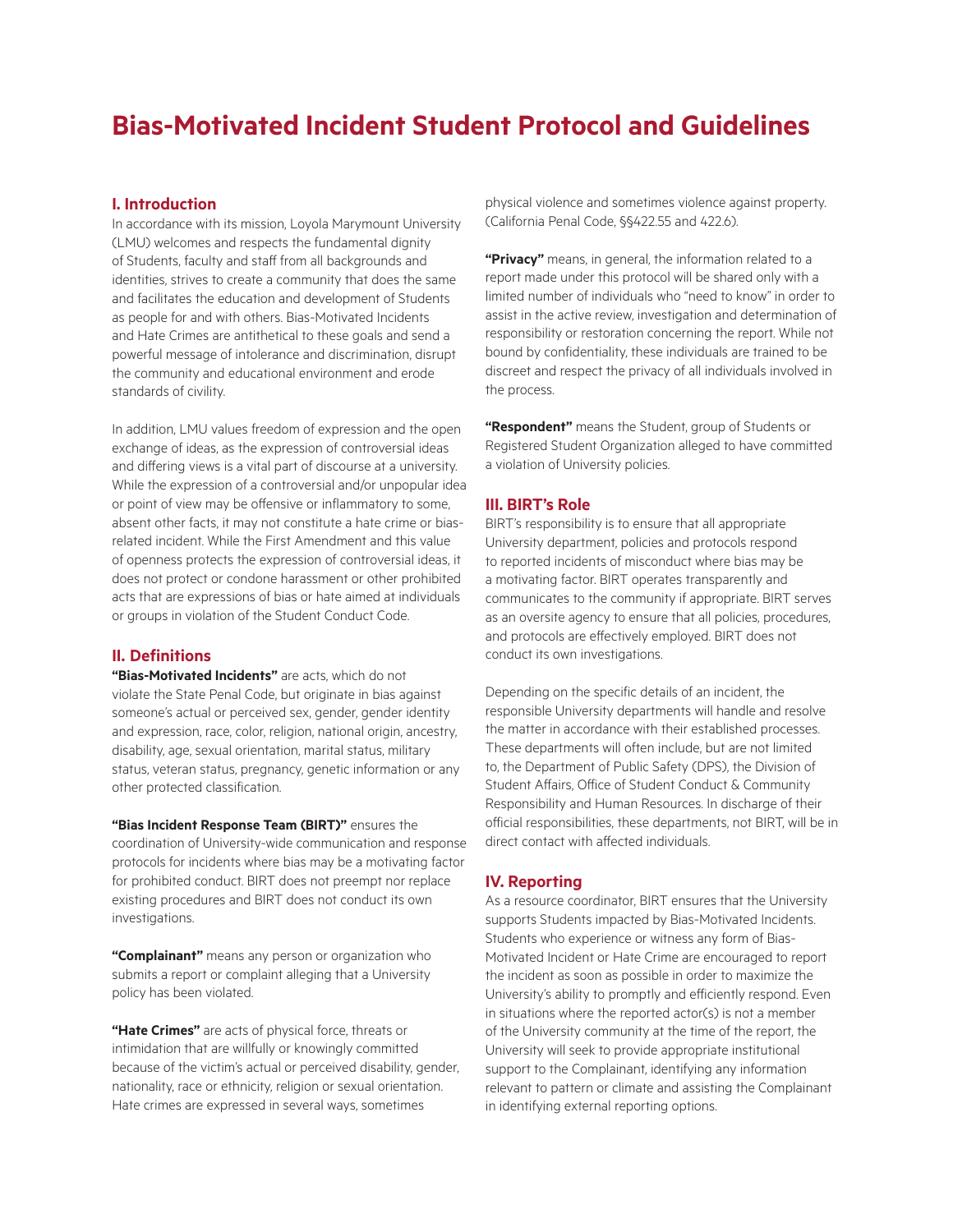Reports may be made to DPS:

- In Person: Foley Annex
- By phone: 310.338.2893 or -222 from an LMU phone
- [Via online portal](https://mylmu.co1.qualtrics.com/jfe/form/SV_40Db9RHLc4zJnGB?Q_JFE=qdg ).

Issues or concerns about the process may be directed to [BIRT](https://resources.lmu.edu/dei/reportdiscriminationbiasincidents/biasincidentresponseteambirt/contactbirt/ ).

For more reporting options, **[click here](https://resources.lmu.edu/dei/reportdiscriminationbiasincidents/ ).** 

A Complainant may choose to make a report to the University to pursue an investigation and determination under the protocol and may additionally choose to make a report to law enforcement.

## **V. What will LMU Do When It Receives a Student Report of an Alleged Hate Crime or Bias-Motivated Incident?**

A. LMU takes reports of alleged Hate Crimes or Bias-Motivated Incidents seriously. When a Student report of an alleged Hate Crime or Bias-Motivated Incident is received, DPS will work in collaboration with the Student Affairs Bias-Motivated Incident Point Person, the Office of Student Conduct and Community Responsibility and/ or the University's Title IX Coordinator and EEO Specialist in Human Resources (HR), as needed, to investigate the allegation, determine the appropriate course of action and provide support and resources as appropriate. In the case of a bias report involving a Student respondent, DPS will work with the Student Affairs Bias-Motivated Incident Point Person and Office of Student Conduct and Community Responsibility. For cases involving a faculty or staff respondent, DPS will refer the bias report to the University's Title IX Coordinator and EEO Specialist in Human Resources (HR).

B. If the respondent, or target of the complaint, is a Student, DPS will notify the Senior Vice President for Student Affairs, or designee. If the respondent, or target of the complaint, is a faculty or staff member, DPS will also notify the University's Title IX Coordinator and EEO Specialist in Human Resources (HR). The matter will be referred to BIRT, if appropriate.

C. The Senior Vice President for Student Affairs will notify the Student Affairs Bias-Motivated Incident Point Person, or designee.

D. If an alleged Hate Crime is reported, DPS will make a corresponding report with the Los Angeles Police Department (LAPD), or the appropriate law enforcement jurisdiction.

E. DPS investigates campus related allegation(s) that involve

a student. If the allegations involve a faculty, staff member or contract service provider, Human Resources would conduct the investigation.

F. DPS will keep the Student Affairs Bias-Motivated Incident Point Person, or designee, updated on the status of the investigation.

G. In complaints involving a Student Respondent, the Student Affairs Bias-Motivated Incident Point Person, or designee, may coordinate any follow-up if appropriate with the Complainant, Respondent and/or any witnesses. With a faculty or staff Respondent, the University's Title IX Coordinator and EEO Specialist, or designee, will follow up with the Complainant, Respondent and/or any witnesses.

H.The Student Affairs Bias-Motivated Incident Point Person, or designee, may provide supportive resources and may refer affected Students to other individuals, when appropriate.

I. The Office of Student Conduct and Community Responsibility, the Student Affairs Bias-Motivated Incident Point Person, or designee, will review the results of the investigation in a matter involving a Student or Registered Student Organization respondent and, in accordance with existing policies and protocols, determine appropriate future courses of action.

#### **VI. Retaliation**

Retaliation is strictly prohibited. All persons, including University faculty and staff, are prohibited from taking any retaliatory action against any other member of the University Community including, but not limited to, the Complainant, Respondent or Witnesses to an alleged Bias-Motivated Incident or Hate Crime.

Any Student engaging in any retaliatory action(s) will be subject to discipline under the Student Conduct Code and appropriate sanctions for determined violations may include dismissal from the University. Retaliation by non-students will be adjudicated and determined in accordance with the LMU Discriminatory Harassment and Complaint Process.

Any Student who believes that they have been retaliated against for having filed, or being named in, a complaint for a hate crime or Bias-Motivated Incident or having participated in the investigation of such a complaint, should promptly notify DPS at 310.338.2893.

#### **VII. Resources**

LMU recognizes that deciding whether to report a Bias-Motivated Incident and choosing how to proceed can be a difficult decision that evolves over time. The University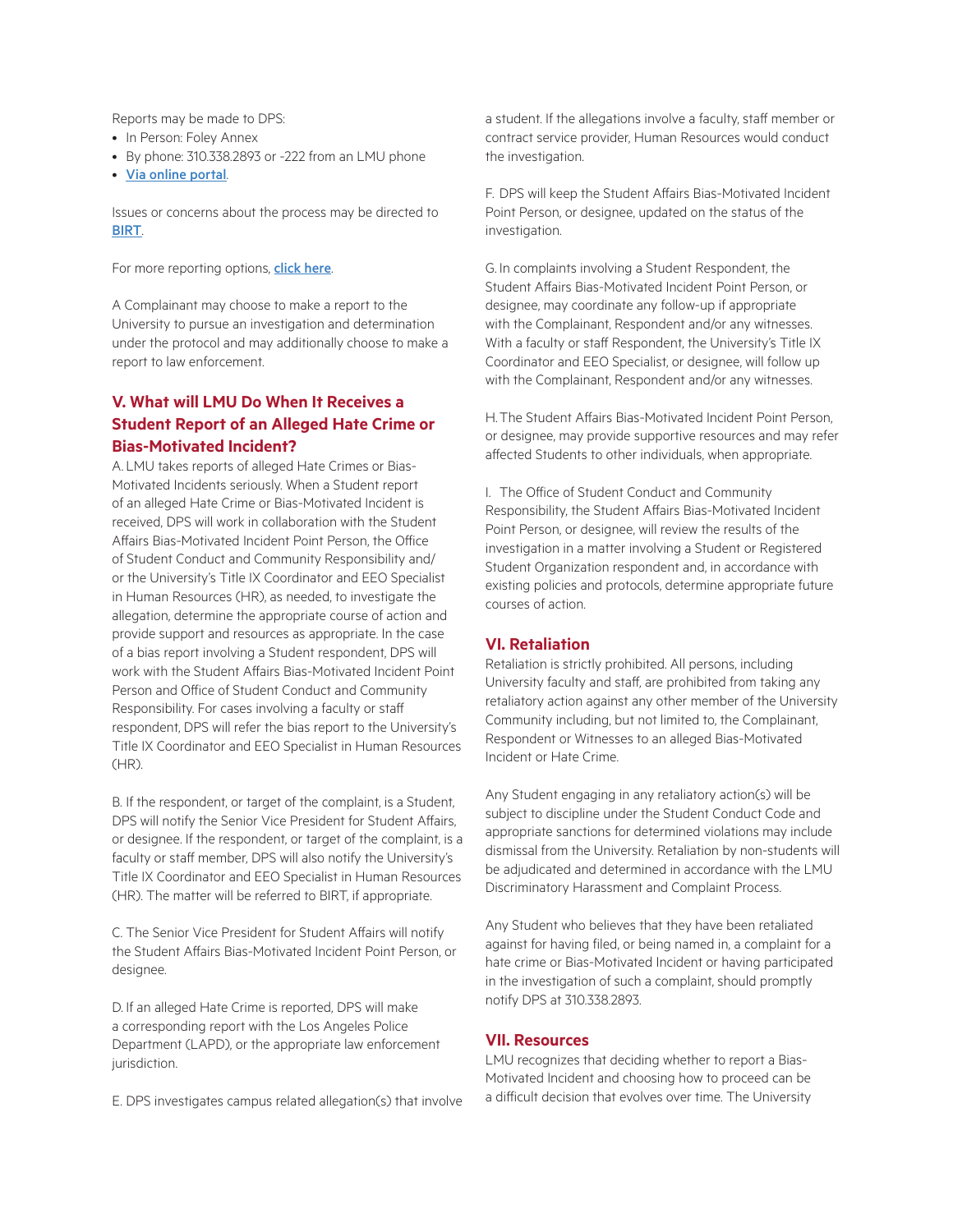encourages any individual who has questions or concerns to seek the support of campus and community resources. Individuals are encouraged to use all available resources, regardless of when or where the Bias-Motivated Incident occurred.